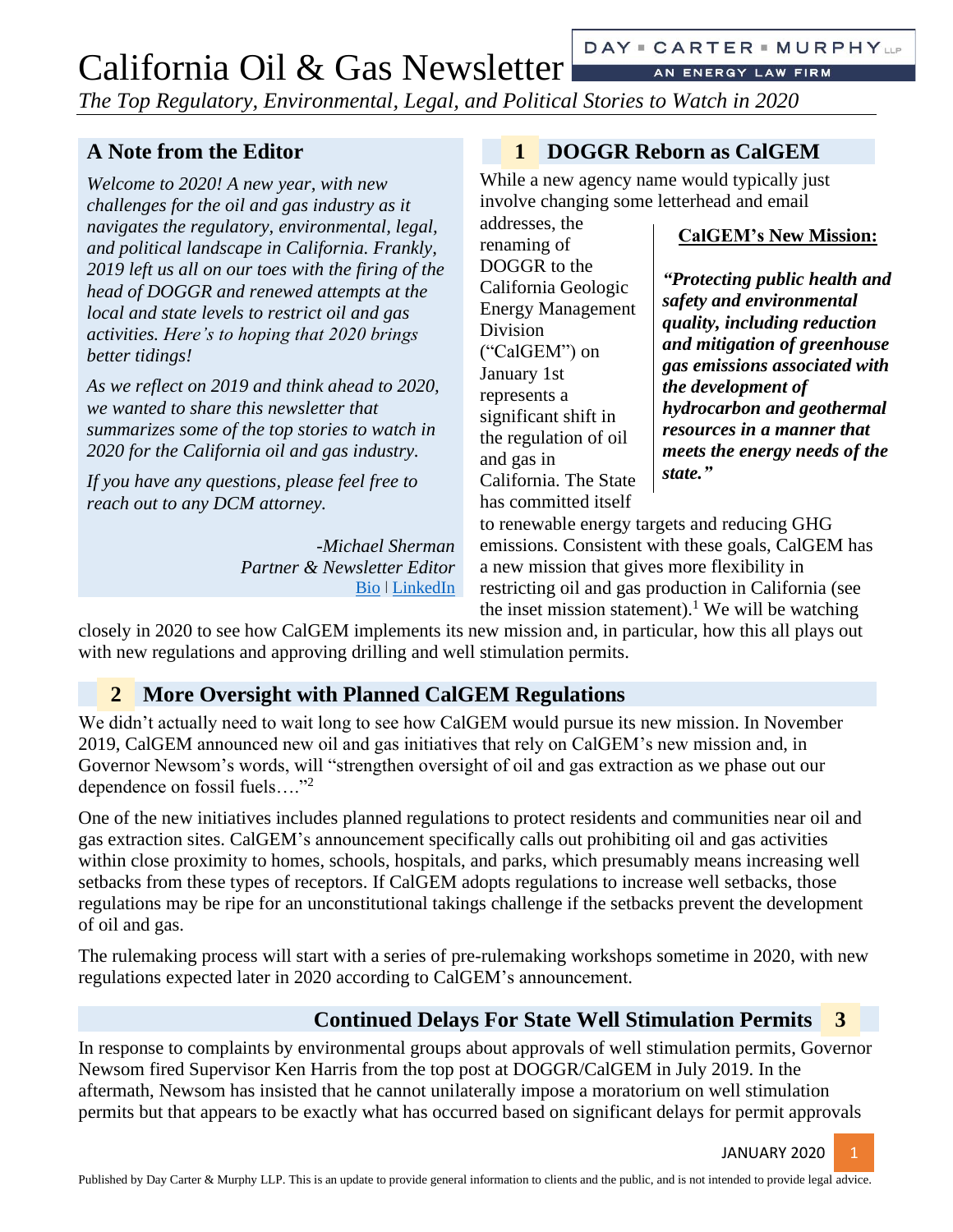in the past six months. A moratorium raises significant constitutional concerns and could be challenged as an unlawful takings.

CalGEM also announced a new initiative for processing well stimulation permits. Experts at the Lawrence Livermore National Laboratory will review all pending well stimulation permit applications while there is an independent audit of CalGEM's permitting processes.<sup>[2](#page-0-0)</sup> This additional layer of review inevitably will cause further delays for well stimulation permits.

In addition to targeting well stimulation permits, CalGEM also imposed a moratorium on new extraction wells that use high-pressure cyclic steaming while CalGEM studies the relationship between surface expressions in the Cymric oil field and high-pressure cyclic steaming.

#### **4 Well Setbacks – An Issue on Many Fronts**

Setbacks are not only a hot topic for CalGEM as discussed above, but the State Legislature and local governments also considered increasing well setback requirements in 2019. These efforts to increase well setbacks will continue throughout 2020.

At the state level, a bill (AB 345) working its way through the Assembly would require all new oil and gas development and enhancement operations (i.e., fracking) to be located at least 2,500 feet from a

# **\$1.2 to \$97.6 BILLION**

in anticipated constitutional takings claims with 1,500' setback in L.A.

residence, school, childcare facility, playground, hospital, or health clinic.<sup>3</sup> After several amendments and referrals to various committees, the bill has not yet moved out of committee to a final vote before the Assembly.<sup>4</sup>

At the local level, Ventura County is also considering increased well setbacks as discussed in the Coastal County Watch below. But the most noteworthy action may involve the

City of Los Angeles. In December 2019, the L.A. City Council voted to explore new laws requiring larger buffers between oil and gas drilling operations and sensitive receptors (schools, residential areas).<sup>5</sup> This vote comes in response to a July 2019 report prepared by the City's Petroleum Administrator, who recommended a 600-foot setback distance from sensitive receptors for existing oil and gas wells and a 1,500-foot setback distance for future oil and gas development. As acknowledged by the Petroleum Administrator's report, these increased setbacks could potentially be challenged as unconstitutional takings and could require the City to pay significant amounts of compensation to mineral owners and lessees. 6

The action by the L.A. City Council is particularly noteworthy because Uduak-Joe Ntuk, the City's Petroleum Administrator, authored the July 2019 report. Uduak-Joe Ntuk is now the State Oil & Gas Supervisor, so similar setback recommendations would not be surprising as a part of the planned CalGEM regulations discussed above.

#### **Coastal County Watch 5**

Local efforts to restrict oil and gas development, in particular in coastal counties, remain something to keep a close eye on in 2020. The past several years have seen some contentious fights over fracking and drilling bans, e.g., the fight over Measure Z in Monterey County.<sup>7</sup> More recently, Ventura County imposed a temporary moratorium in early 2019 on drilling and redrilling wells for oil production utilizing steam injection in certain areas of the County, which the County later extended until December 2020 pending a study by USGS of gas found in water wells.<sup>8</sup> Neighboring Santa Barbara County is apparently waiting for the USGS report before taking any action on steam injection.<sup>9</sup>

Ventura County is also considering significant changes to its general plan and zoning code to further restrict oil and gas development. At an August 2019 Board meeting, the Ventura County Board of

JANUARY 2020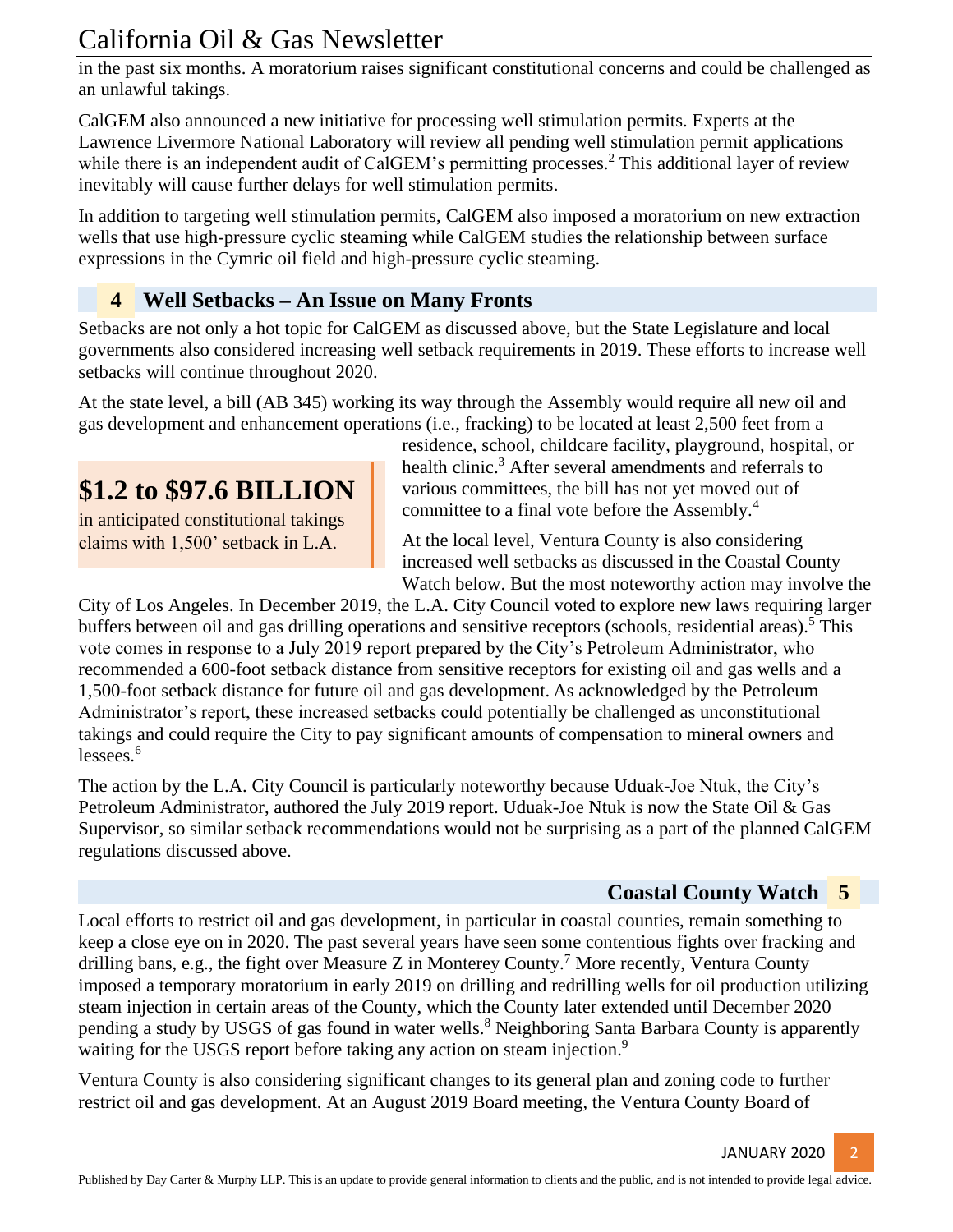Supervisors directed staff to prepare general plan policies that would: (1) require a minimum 1,500-foot setback from homes and a 2,500-foot setback from schools for new oil wells; and (2) require new oil wells to use pipelines to convey oil and produced water (i.e. trucking not allowed).<sup>10</sup> The Board has also directed staff to prepare zoning code amendments to require discretionary approval for modifications to oil and gas special use permits issued from 1947 through approximately 1966 and to also apply the County's current oil development standards to those special use permits.<sup>11</sup> The County's Board of Supervisors will consider both the general plan and zoning code amendments sometime in 2020.

These actions to restrict oil and gas activities could potentially be challenged by oil and gas operators, e.g., as unconstitutional takings or if the local governments fail to follow land use and environmental review laws before implementing changes.

#### **6 Federal Lands – Trump v. California**

In 2019, the Trump Administration ended a five-year moratorium on leasing federal lands in California for oil and gas development. This comes as no surprise given Trump's many statements promoting American energy independence and in support of the oil and gas industry and fracking in particular.

The moratorium ended when the BLM in October 2019 opened over 700,000 acres of federal lands to new oil and gas development primarily in Fresno, Monterey and San Benito Counties.<sup>12</sup> Environmental groups have already filed a lawsuit challenging the October 2019 decision.<sup>13</sup>

In December 2019, the BLM also released an additional

analysis of the potential environmental impacts from fracking on federal lands in California.<sup>14</sup> The additional analysis resolves a lawsuit over the BLM's 2014 Bakersfield Field Office Resource Management Plan. Under the plan, approximately one million acres of federal lands are now open for oil and gas leasing in the Bakersfield BLM Field Office planning area. Litigation over this decision is as certain as death and taxes.

#### **State Lands Commission – a Tough Place for Oil and Gas 7**

The State Lands Commission – the State entity charged with administering State lands, including leases for State owned lands and offshore oil and gas leases in State waters – became the latest battleground between California and the Trump Administration last year. In response to Trump's plans to open up federal lands in California to more drilling and, potentially, hydraulic fracturing, California adopted a new law to restrict the State Lands Commission from aiding oil and gas development on certain federal lands.

Specifically, the new law prohibits the State Lands Commission from entering into leases or other

*"I support the policy that no oil and gas product from new offshore drilling ever makes landfall in California, and I support an oil extraction fee so Big Oil pays its fair share."*

> *-Lt. Governor Eleni Kounalakis, State Lands Commission Member*

conveyances for State lands that authorize "new construction of oil- and gas-related infrastructure … to support production of oil and natural gas upon federal lands that are designated as, or were at any time designated as, federally protected lands."<sup>15</sup>

In addition to these restrictions, the State Legislature adopted new criteria for transferring State oil and gas leases and new requirements for releasing transferors from liability under those leases.  $16$ 

The State Lands Commission will remain a tough place in

2020 for oil and gas development. Commission members have spoken out against further oil and gas



Follow @realDonaldTrump Fracking will lead to American energy independence. With price of natural gas



12:28 PM - 3 May 2012

Donald J. Trump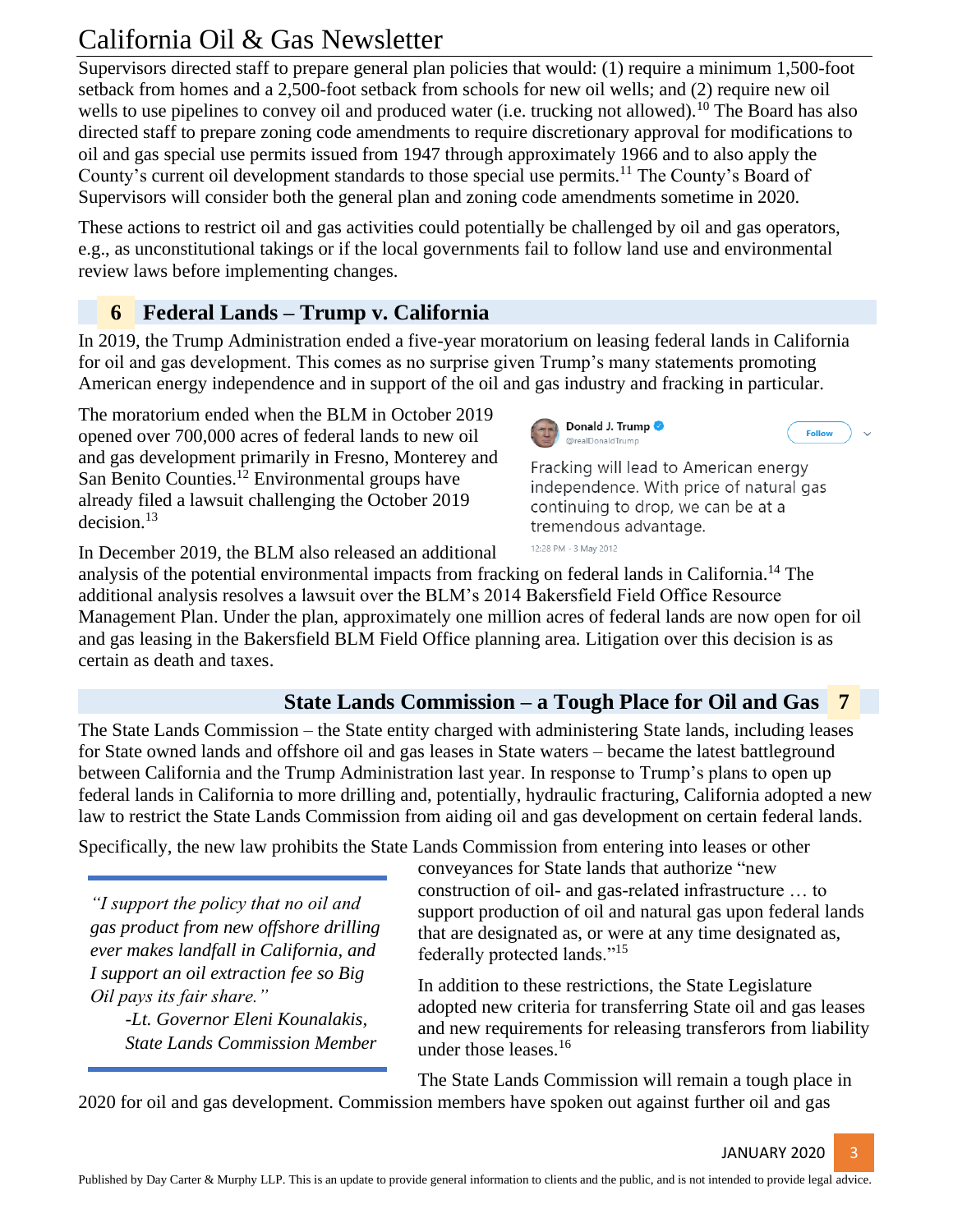development and, in particular, oppose offshore drilling plans proposed by the U.S. Department of Interior along the California coast.<sup>17</sup>

#### **8 State Waters Regulation – Finally (Almost) Here**

The State Water Resources Control Board in 2019 finally adopted new rules for a State wetland definition and permitting procedures related to the discharge of dredged or fill material to waters of the State.<sup>18</sup> The rules come after nearly a decade of consideration by the State Board and counters a plan by the Trump Administration to curtail the scope of the federal Clean Water Act. It also provides a good example of federalism in the environmental context: where the federal government steps out, California will surely step in!

The new permitting procedures go into effect on May 28, 2020, with public training and guidance on the procedures occurring in Spring 2020.<sup>19</sup> Of course, that assumes the new definition and permitting procedures survive a pending lawsuit brought by various irrigation districts and the City and County of San Francisco.<sup>20</sup> If implemented, project developers should expect long wait times in obtaining a permit for any project that fills waters of the State -- something which is very broad and basically encompasses any type of current and historical water body and place that could potentially have water, such as historic floodplains.

#### Oversimplified, but not too far from the truth!

#### **State Waters**

Is water here? Has water ever been here? Could water ever be here (even hypothetically)?

> + Federal waters

# **The DCM Oil & Gas Group**



Josh counsels clients on all types of upstream and midstream agreements, title, acquisition and financing matters, and oil and gas leases.



Tom's practice involves permitting, environmental review (CEQA/NEPA), and resolving other land use, title, and

regulatory issues.



Tracy is a seasoned litigator in state, federal, appellate, probate, private arbitration, and administrative forums.

**The Industry [Tom Henry](https://daycartermurphy.com/attorneys/thomas-a-henry/) [Tracy Hunckler](https://daycartermurphy.com/attorneys/tracy-k-hunckler/) Tracy Hunckler** 



Ralph represents clients in federal and state civil actions, with an emphasis on eminent domain, real property, energy, and appeals.



title, leasing, purchase/sale, BLM/federal lands, and endangered species issues for oil and gas projects.

Michael focuses on

**[Michael Sherman](https://daycartermurphy.com/michael-sherman/) [Ralph Nevis](https://daycartermurphy.com/attorneys/ralph-r-nevis/) [Carlin Yamachika](https://daycartermurphy.com/carlin-a-yamachika/)**



Carlin has extensive experience with financing, acquisitions, title, and negotiating and drafting agreements for transactions.